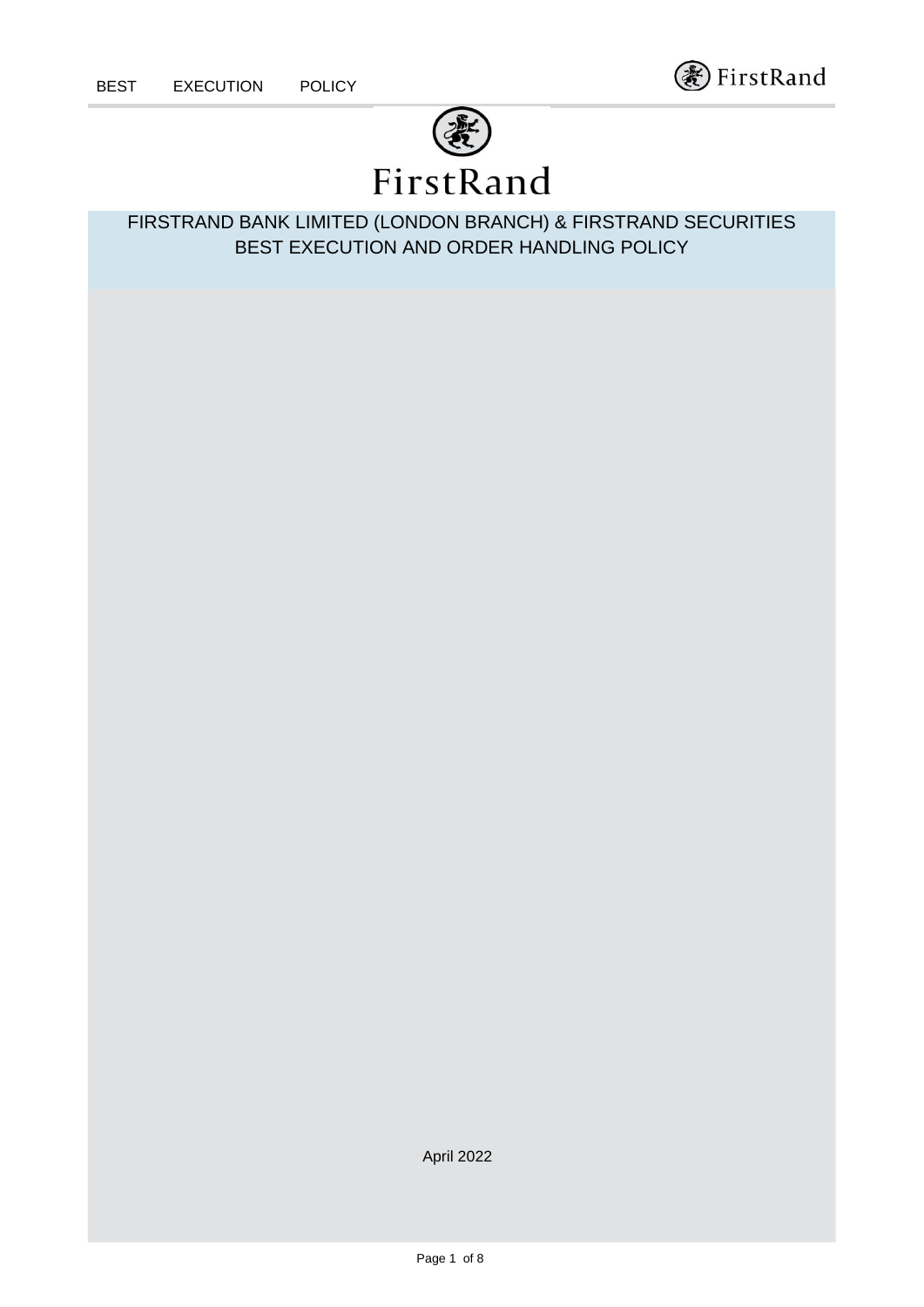# **TABLE OF CONTENTS**

| 1 <sub>1</sub> |  |
|----------------|--|
| 2.             |  |
| 3.             |  |
| 4.             |  |
| 5.             |  |
| 6.             |  |
| 7.             |  |
| 8.             |  |
| 9.             |  |
|                |  |
|                |  |
|                |  |
|                |  |
|                |  |
|                |  |
|                |  |
|                |  |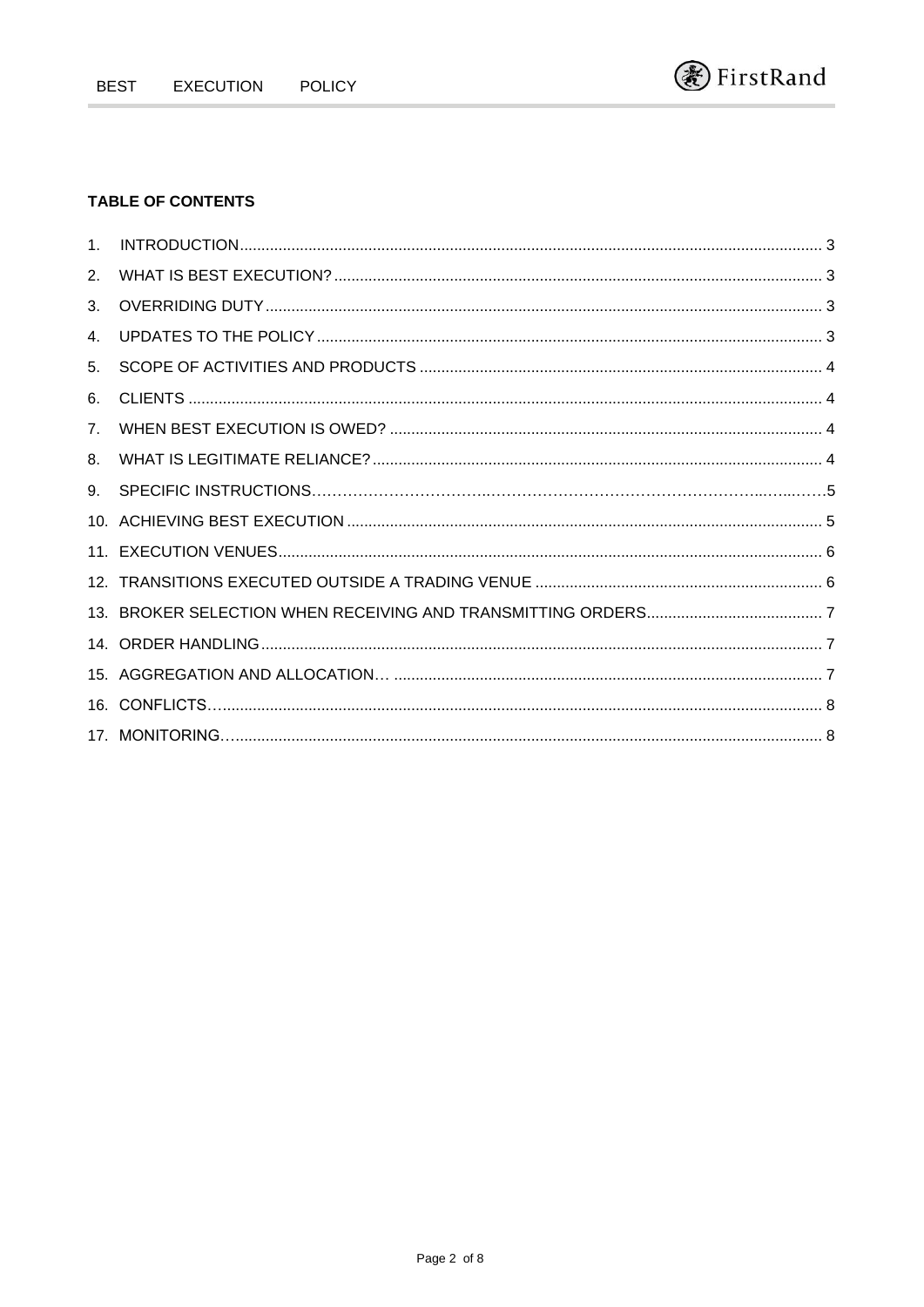#### 1. INTRODUCTION

continued

This policy ('Policy') provides clients with information on the client order handling, best execution and order allocation arrangements that the UK operations of FirstRand Bank Limited (London branch) and FirstRand Securities Limited (together or separately 'FirstRand', 'we', 'our' or 'us') has in place as required by the Markets in Financial Instruments Directive 2014/65/EU as implemented and onshored in the UK (as amended from time to time) and the relevant rules of the Financial Conduct Authority ('FCA') Handbook (together 'UK MiFID').

#### 2. WHAT IS BEST EXECUTION?

UK MiFID requires us to take all sufficient steps to obtain the best possible result for our clients, when executing orders (or receiving and transmitting orders) on their behalf in respect of financial instruments (as defined by UK MiFID) ('Best Execution'), on a consistent basis, taking into account execution factors, including price, cost, speed, likelihood of execution and settlement, size, nature, or any other execution consideration ('Execution Factors'). Best Execution does not mean that we can guarantee that the best price will be achieved for every single order. However, we will look to ensure that we are acting, to the extent that it is possible, in the best interests of our clients and obtain the possible result that we can reasonably be expected to achieve.

Please note that by conducting business with us following receipt of this document, you will be deemed to have consented to the Policy. If you wish to discuss with us how Best Execution or this Policy applies to you, please contact your usual relationship manager.

#### 3. OVERRIDING DUTY

FirstRand has an overriding duty to act honestly, fairly, and professionally in accordance with the best interests of clients. FirstRand will always endeavour to act in the best interests of our clients, irrespective of whether the activities and/or products are technically outside of the Best Execution regime.

FirstRand does not owe you any fiduciary responsibilities because of the matters set out in this Policy, over and above the specific regulatory obligations placed upon us or as contractually agreed.

# 4. UPDATES TO THE POLICY

This Policy may be updated from time to time and shall be reviewed on an annual basis or upon any material change to our execution arrangements. A material change means a significant event that may impact the Execution Factors.

The latest version of the Policy is available on our website [here.](https://www.rmb.co.uk/page/regulatory-disclosure)

Any material changes will be notified to clients. Any material changes to the policy will be notified to clients. Minor changes may be made to the execution venues, such as the inclusion of additional brokers without notification

Where a client makes reasonable and proportionate requests for information about FirstRand's policies or arrangements and how they are reviewed, FirstRand will provide a clear and timely response to the client.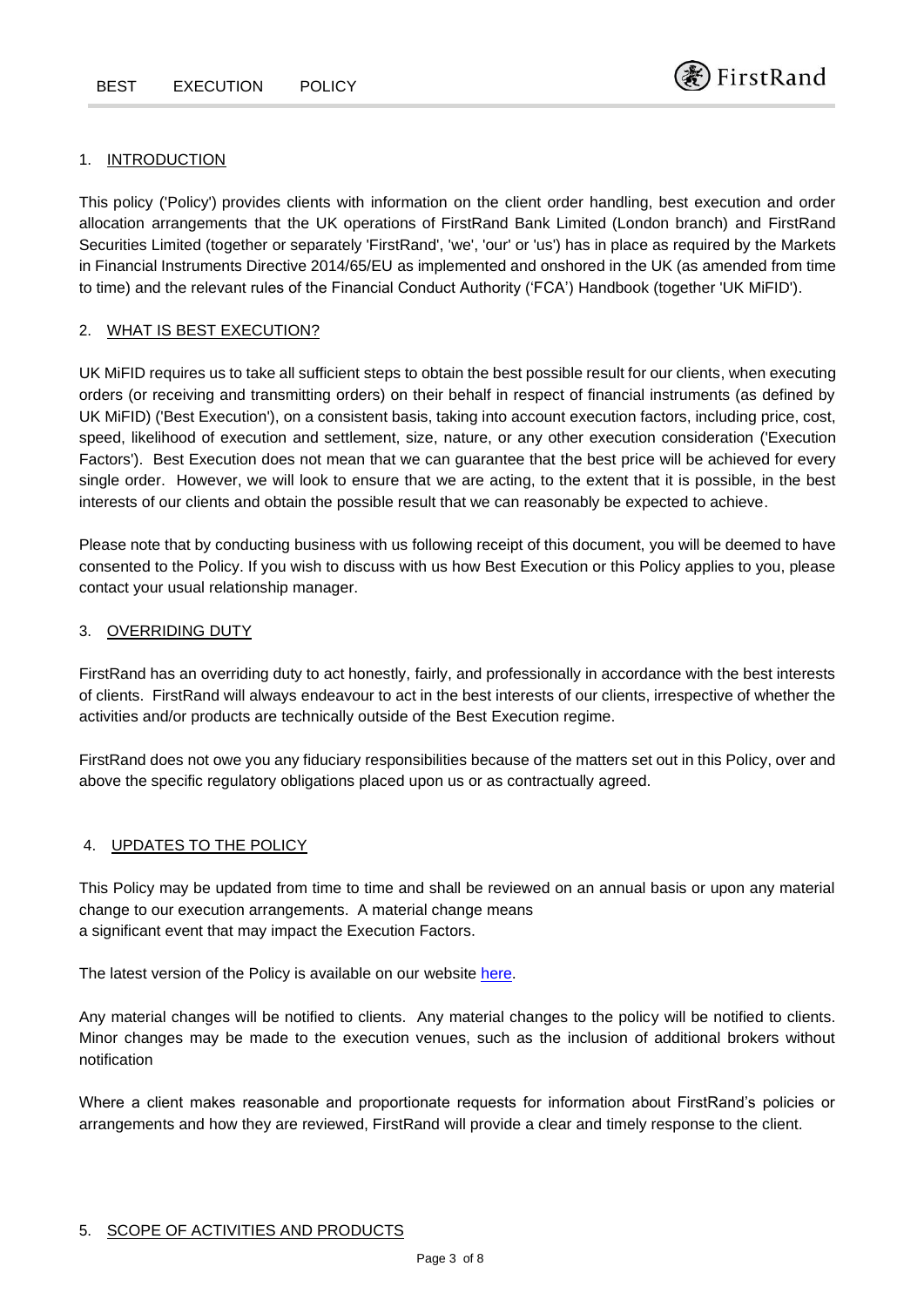This Policy will apply when we provide the following services ('Services') in respect of financial instruments within the meaning of UK MiFID ('Financial Instruments') as part of FirstRand's sales and trading business units including, Fixed Income and Derivatives:

- a) executing orders on behalf of clients to whom we owe Best Execution (which includes the investment service of dealing on own account, where FirstRand makes a price to a client and the client places Legitimate Reliance on FirstRand); and
- b) receiving and transmitting orders to third parties for execution.

This policy will apply to securities financing transactions ('SFTs') in so far as they relate to 'Financial Instruments'.

# 6. CLIENTS

continued

This Policy applies when we provide a Service to/execute a transaction with clients who have been classified by FirstRand as a "Professional Client", regardless of whether you are an elective professional or a per se professional client, in accordance with the definition in UK MiFID.

This Policy does not apply when we provide Services to "Eligible Counterparties". FirstRand does not deal with retail clients.

# 7. WHEN BEST EXECUTION IS OWED?

The application of Best Execution will be determined by the type of transaction the Professional Client is seeking to execute with us. FirstRand will assume that it is acting on behalf of a Professional Client and, as such, owe Best Execution:

- a) when FirstRand receives an order from a Professional Client and FirstRand executes that order on a riskless principal basis or by acting as the agent of the Professional Client; and
- b) when entering into a transaction with a Professional Client on a principal basis, to those Professional Clients who legitimately rely on FirstRand to protect their interests ('Legitimate Reliance').

Transaction requests can be made via orders, request for quote or for indicative prices, or other expressions of interest, or instructions to trade. FirstRand is not under any obligation to act upon such client transaction requests, subject to any applicable terms and conditions, for example requests that relate to electronic platforms that a transaction request is routed through.

# 8. WHAT IS LEGITIMATE RELIANCE?

The following considerations will be taken into account on a cumulative basis when determining whether you place Legitimate Reliance on FirstRand (the 'four-fold test'):

- 1) which party initiates the transaction: where FirstRand approaches a client about a transaction, this may be a consideration in determining whether they are more likely to be placing reliance on FirstRand. This does not include the provision of trade ideas, the communication of market colour or information about products which can be independently assessed by the client.
- 2) market practice and the existence of a convention to 'shop around': where there is a known or common convention in a particular market to shop around for a quote then it is less likely that a client will be placing reliance on FirstRand.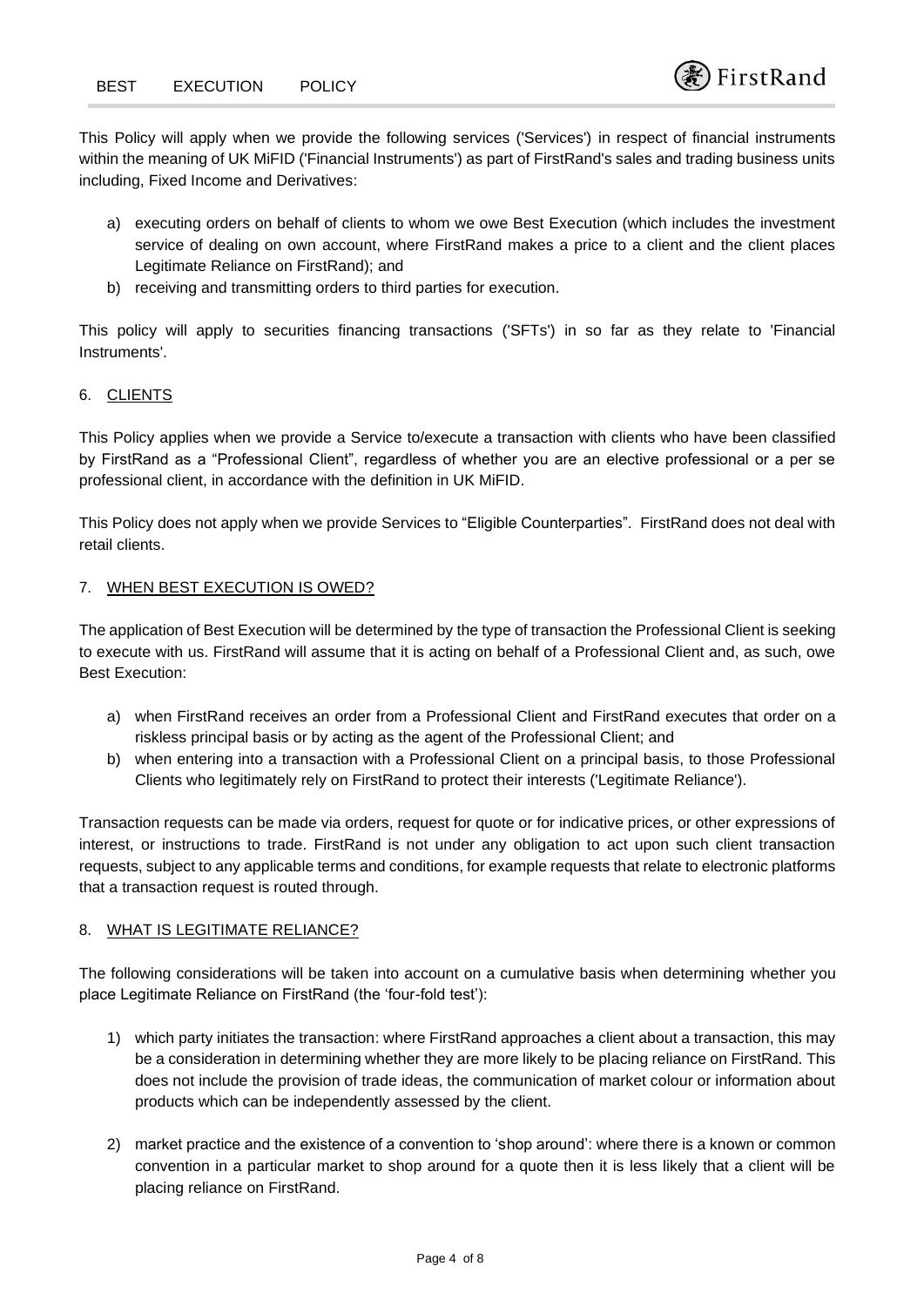- 3) the relative levels of price transparency within a market: if you have ready access to prices in a particular market, then it is less likely that you will be placing reliance on FirstRand; and
- 4) the Terms of Business/ other information provided to clients: where any agreement, or any other document, makes clear that FirstRand will not provide a service that includes executing on your behalf and there is no other reason

suggesting or confirming that a client is reliant upon FirstRand to protect any clients interests in relation to the pricing and any other elements of the transaction, it is less likely that you will be placing reliance on us.

Following proper consideration of relevant factors, to include the four-fold test, FirstRand will advise a client where circumstances indicate a legitimate reliance.

Where circumstance do not indicate that a client is legitimately relying on FirstRand, then Best Execution obligations will not apply.

Where FirstRand provides quotes or negotiates a price on request (for example, an RFQ), we assume that there is no Legitimate Reliance placed on us by Professional Clients and, as such, we do not owe Best Execution.

# 9. SPECIFIC INSTRUCTIONS

Where FirstRand is given specific instruction(s) with regards to the execution of an order (or a particular aspect of an order) and we accept the specific instruction ('Specific Instruction'), we will execute the order in accordance with the Specific Instruction(s) given. When we execute an order (or the relevant aspect of the order) in accordance with a Specific Instruction, we satisfy our obligations to provide Best Execution. Best Execution will apply on all aspects of the order (if any) not covered by the Specific Instruction. Such instructions may prevent us from taking all sufficient steps, as set out in our policy, to obtain the best possible result for the execution of your order in respect of the elements covered by those instructions.

# 10. ACHIEVING BEST EXECUTION

To provide Best Execution, FirstRand takes into account of all relevant Execution Factors, including:

- price, excluding FirstRand's Fees and Charges and any external costs (as defined below)
- any 'external costs' relevant to the execution (for example, any external costs charged by third parties which are related to the execution of the transaction and which are directly passed on to you, including, execution venue fees, clearing and settlement fees and any other fees paid to third parties)
- potential speed of execution
- likelihood of execution and settlement
- size and nature of the order
- likely market impact
- nature of the market for the financial instrument; and
- any other consideration deemed relevant to the execution of your transaction.

To determine the relative importance of the Execution Factors, FirstRand takes into account the following:

- information about market conditions
- characteristics of the client order (including where the order involves an SFT.
- Nature of the financial product (the instrument or instruments that you have asked us to deal in).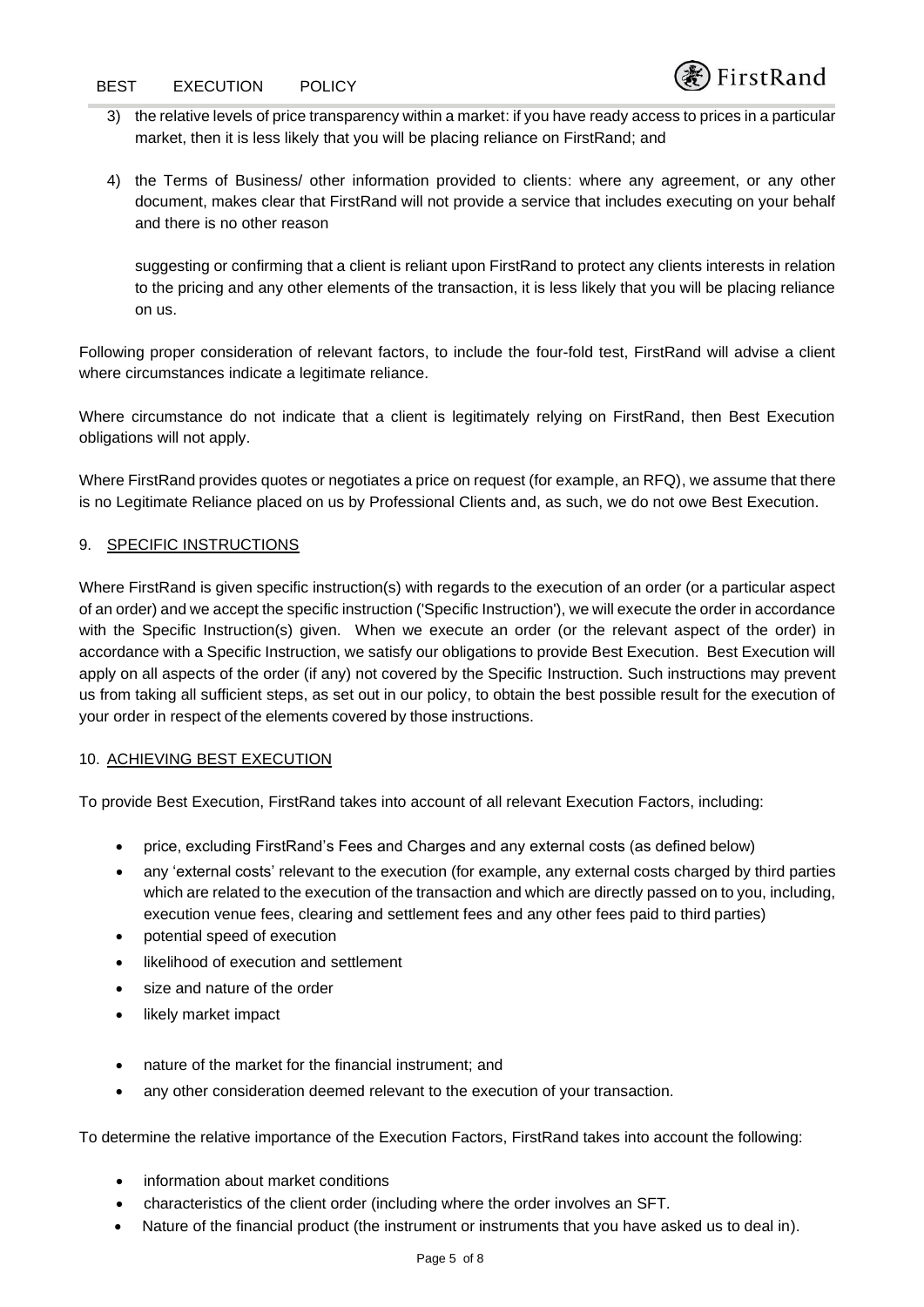- characteristics of the client (e.g., whether the client is a 'per se' Professional Client or an 'elective' Professional Client).
	- characteristics of the potential execution venues (the options available to us to execute your order); and
	- any other criteria we consider relevant.

Execution Factors vary depending on transaction type and the instructions we receive from you. Each of the Execution Factors plays a role in assessing the importance of the execution factors for any specific order. Nevertheless, price will typically take priority over the other Execution Factors for all classes of Financial Instruments, unless assessed otherwise on a transaction by transaction basis. The ultimate transaction price will be dependent on the importance given to the other Execution Factors.

# 11. EXECUTION VENUES

The selection of an execution venue will be relevant when execution orders on behalf of client such that the execution of the transaction is dependent on our ability to access liquidity. FirstRand uses several execution venues. An 'execution venue' includes a regulated market, a multilateral trading facility ('MTF'), an organised trading facility ('OTF'), a systematic internaliser, or a market maker or other liquidity provider or an entity that performs a similar function in a third country to the function performed by any of the foregoing (together 'Execution Venues'). RMs, MTFs and OTFs are referred to as 'Trading Venues'.

We use Execution Venues that we believe will enable us to obtain on a consistent basis the best possible result when we execute orders on behalf of our clients. We do not structure or charge our commissions in such a way as to discriminate unfairly between execution venues. FirstRand may act as the Execution Venue when it believes it to be in the best interests of a client.

A list of Execution Venues on which we place significant reliance in meeting our Best Execution obligations can be found on our website [here.](https://www.rmb.co.uk/page/regulatory-disclosure)

We will assess on a regular whether the Execution Venues set out in the list provide for the best possible results for our clients on a consistent basis. Factors we consider in this process include Execution Factors, clearing and settlement facilities, market liquidity, whether the client has consented to trading being conducted outside a Trading Venue and Execution Venue trading controls. We may use other Execution Venues and add to or remove any Execution Venue from this list where we determine it is appropriate to do so.

On an annual basis, we will consider the Execution Venues that are not included in the list and whether their exclusion affects FirstRand's ability to meet the best executionrequirements

#### 12. TRANSACTIONS EXECUTED OUTSIDE A TRADING VENUE

When FirstRand use OTC sources of liquidity, we will be executing client orders outside a Trading Venue. If you request FirstRand to execute a transaction in a financial instrument which is traded on a RM, a MTF, or OTF FirstRand may execute those transactions outside of such venues if we have obtained express consent from the client to doso.

Executing transactions outside of a RM, MTF, or OTF may create additional risks, for example, increased counterparty risk. Please note that providing consent does not impact whether we owe you Best Execution obligations and our obligation to execute any transaction where Best Execution applies in accordance with the Policy.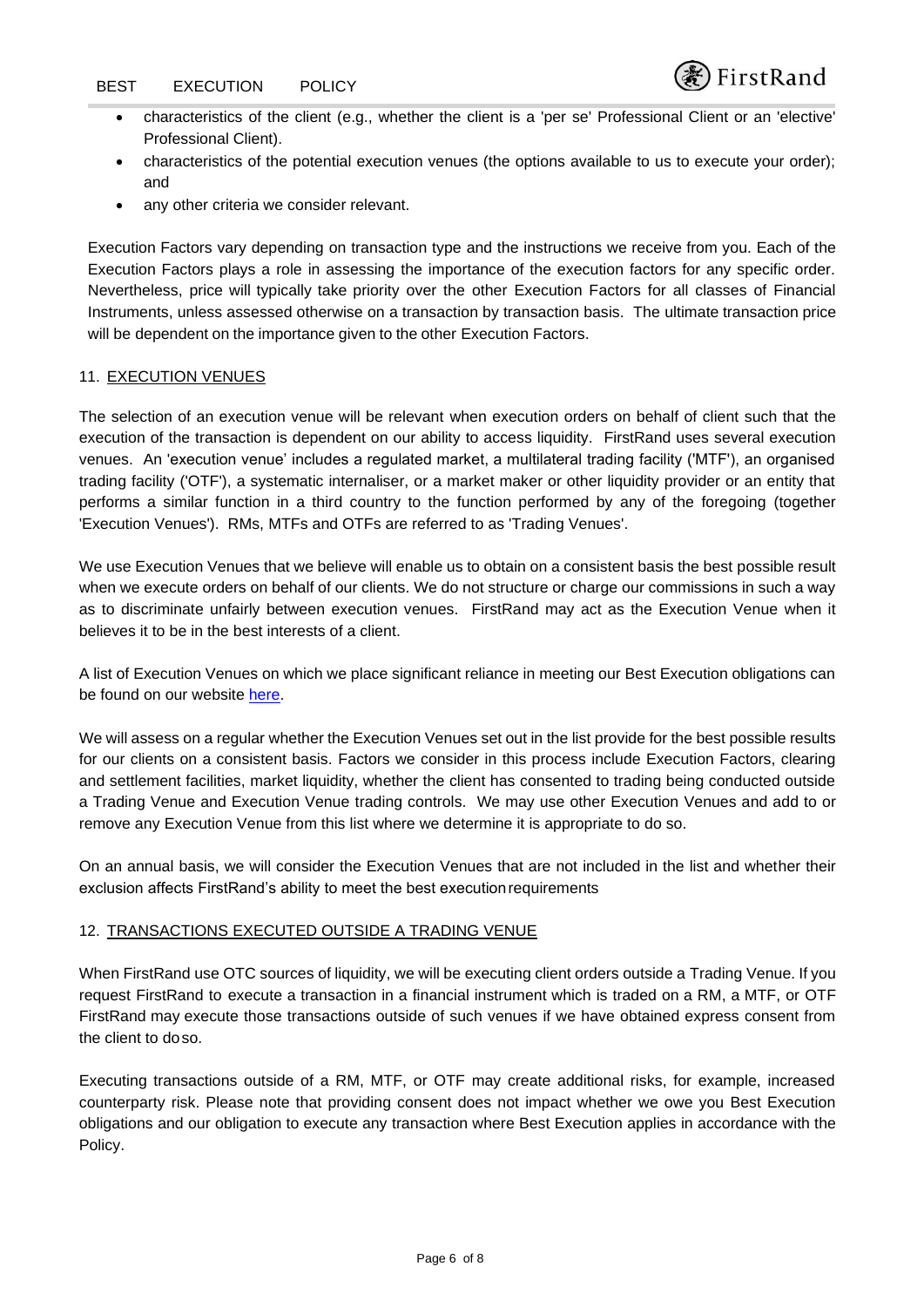We check the fairness of the price proposed by gathering market data used in the estimation of the price of such products. You may choose not to have FirstRand access OTC sources of liquidity, though this may restrict our ability to execute orders in certain types of instruments or product and/or to obtain the best possible result when executing those orders on your behalf.

# 13. BROKER SELECTION WHEN RECEIVING AND TRANSMITTING ORDERS

We may use affiliates and third party brokers (together 'Brokers') to provide access to markets where we otherwise may not be able to execute or where we believe it to be in your best interests to do so. In these instances, we will transmit orders to the Brokers for execution. A list of Brokers on which we place significant reliance can be found on our website [here.](https://www.rmb.co.uk/page/regulatory-disclosure)

FirstRand's policy is to take all sufficient steps to ensure the client receives the best possible result in the execution of the client's orders. Where an order is passed to a Broker, that Broker has discretion over the execution of the order, and we will be relying on that Broker to execute the transaction in a way that achieves Best Execution.

We will carry out due diligence on such Brokers during the selection process and on an ongoing basis to ensure that we are satisfied that they are acting in such a manner to obtain the best possible results for our clients. When selecting Brokers, we consider the following factors, but not limited to: Execution Factors, a good reputation, market share, good coverage of the market venues and mechanisms, settlement factors, lower cost of execution, best execution policy and commercial terms (including execution fees).

On occasion, FirstRand receives requests from clients to execute all or a portion of the securities transactions on their accounts with one or more specified brokers. Where FirstRand agrees to such a Specific Instruction, it may detract from FirstRand's ability to negotiate commissions, achieve the best price, provide best execution, aggregate similar orders with those of other clients or ensure similar performance within a style group.

# 14. ORDER HANDLING

Where we handle an order on behalf of a client, we will apply the following general principles:

- client orders will be executed or transmitted, as appropriate, promptly, fairly, and expeditiously.
- where we execute an order, that the execution of the order is promptly and accurately recorded and allocated.
- where we receive comparable order, we will carry these out sequentially and promptly unless the characteristics of the order or prevailing market conditions make this impractical or the interests of the client require otherwise.
- where we are responsible for overseeing or arranging the settlement of an executed order, we will take all reasonable steps to ensure that any Financial Instruments or client funds received in settlement of that executed order are promptly and correctly delivered to the account of the appropriate client; and
- information in respect of pending orders will be treated as confidential, to the extent permissible by law and we will take all reasonable steps to prevent the misuse of such information.

# 15. AGGREGATION AND ALLOCATION

In accordance with its order execution arrangements, FirstRand will generally not carry out a client order or a transaction for own account in aggregation with another client order or any transaction for its own account unless the following conditions are met:

• it is unlikely that the aggregation of orders and transactions will work overall to the disadvantage of any client whose orders is to be aggregated